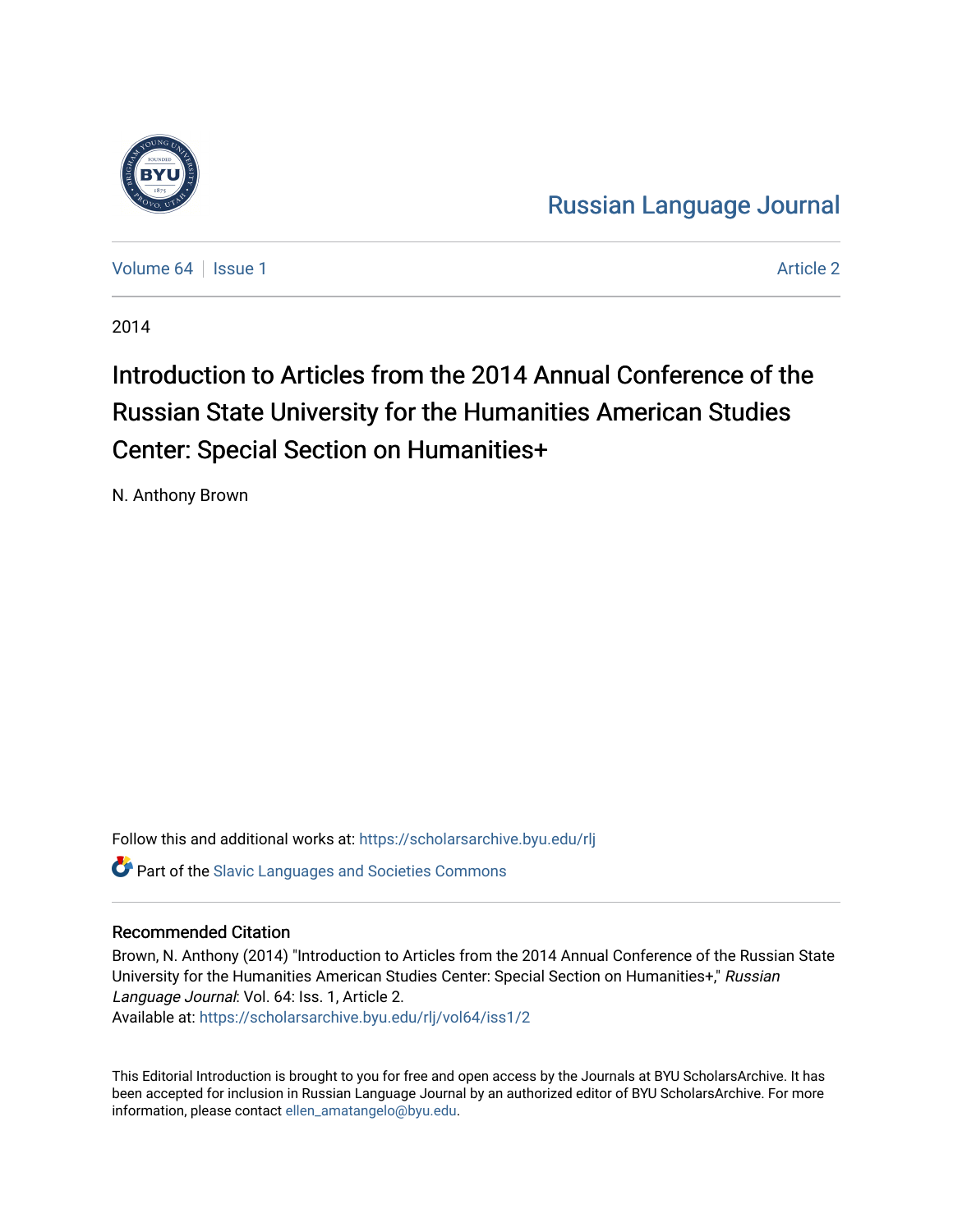## **Introduction to Articles from the 2014 Annual Conference of the Russian State University for the Humanities American Studies Center: Special Section on Humanities+**

## *N. Anthony Brown*

After the fall of the Soviet Union in 1991, Professor Marina Kaul of the Russian State University for the Humanities (RGGU), together with Professor Irwin Weil of Northwestern University, co-founded the American Studies Center at RGGU, the two-fold goals of which were 1) to expose post-Soviet Russian scholars and students to a reasonably objective view and appreciation of American history, culture, and politics; and 2) to help American scholars and students to see themselves as others saw them. Thus far, the Center has held annual conferences, facilitated professional and student exchanges, and published numerous conference proceedings. It has enjoyed the active support of numerous organizations, including foremost a longtime partnership with the American Councils for International Education.

Associate Professor Tony Brown, German and Russian Department at Brigham Young University, and co-director of the American Studies Center at RGGU, organized the Center's annual conference in 2013, which convened on the campus of BYU in Provo, Utah—the first such conference to take place on American soil. John Rosenberg, Dean of the BYU College of Humanities, together with Matthew Wickman, Director of the BYU Humanities Center, hosted the conference, the theme of which was "Humanities Plus: Advancing Global Dialogue and Initiatives through Experiential Learning." Humanities+ represents a college-wide initiative that provides students ideas and resources for bridging traditional humanities major to the professional work world.

Participants in the conference represented academia, government, industry, professional organizations, research centers, and non-profit organizations. The symposium underscored a growing need for